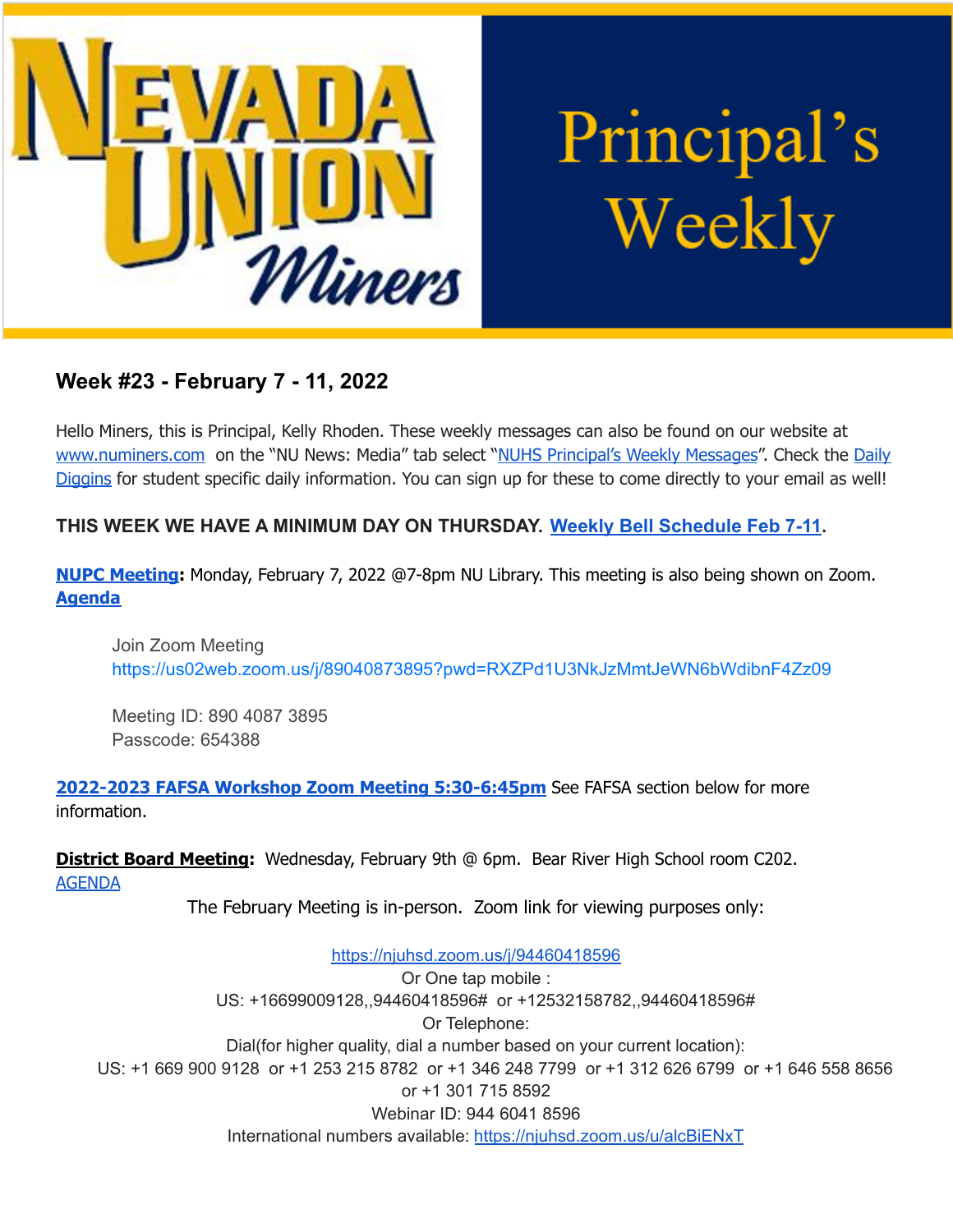**The Nevada Union High School Theatre Society Presents: [PUFFS](https://www.sites.google.com/a/njuhsd.com/n-u-t-s-nevada-union-theatre-society/home)**



# **Written by Matt Cox** Original Music Composed by Brian Hoes

## **Don Baggett Theatre 7pm General Admission seating begins at 6:30pm**

● **February 10, 11, 12**

|  | Admission on Fridays and Saturdays: | $$12$ /advance | \$15/door |
|--|-------------------------------------|----------------|-----------|
|--|-------------------------------------|----------------|-----------|

- Admission on Thursdays: <br>● Admission on Thursdays: <br>● \$5/advance \$10/door
	- Advance sale tickets purchased online: [http://nutheatre.seatyourself.biz](http://nutheatre.seatyourself.biz/)
	- Door ticket sales begin at 5:45pm before each performance

**NU PREVIEW NIGHT:** Our incoming freshmen for the 2022-2023 school year and parents are invited to this event on February 10, 2022 starting at 5:30pm in the Theatre. Please check out the Freshmen [Enrollment](https://nevadaunion.njuhsd.com/Enrollment/Freshman-Enrollment-2022-2023/index.html) tab on our website for more information. We are enrolling next year's Freshmen and will be registering them for class soon. Be sure to also check out the [Counseling](https://sites.google.com/njuhsd.com/nucounseling/counseling-home) site for more information.

**FUTURE MINER INVITATIONAL:** We will be welcoming our incoming freshmen students for a school event on February 10, 2022 (**minimum day for current students**). This event is coordinated between NU and the feeder schools with busing and lunch. NU students will be released at 12:50pm.

## **PARKING LOTS OFF LIMITS DURING SCHOOL HOURS:**

Campus Supervisors will be monitoring parking lots and turning students around that do not have an open period or a note to leave school during the School Day:

- Parking lots are off limits
- The Church parking lots are off limits
- The trails to Sierra College and Briar Patch are off limits

Please stay on campus from Bell to Bell and out of the parking lots to avoid disciplinary action. If there are repeat violations, parking privileges will be revoked.

**PARKING IN WRESTLING PARKING LOT FOR SPRING ATHLETES ONLY:** In the Spring many of our Sophomores begin receiving their drivers license. This at times creates parking issues due to limited parking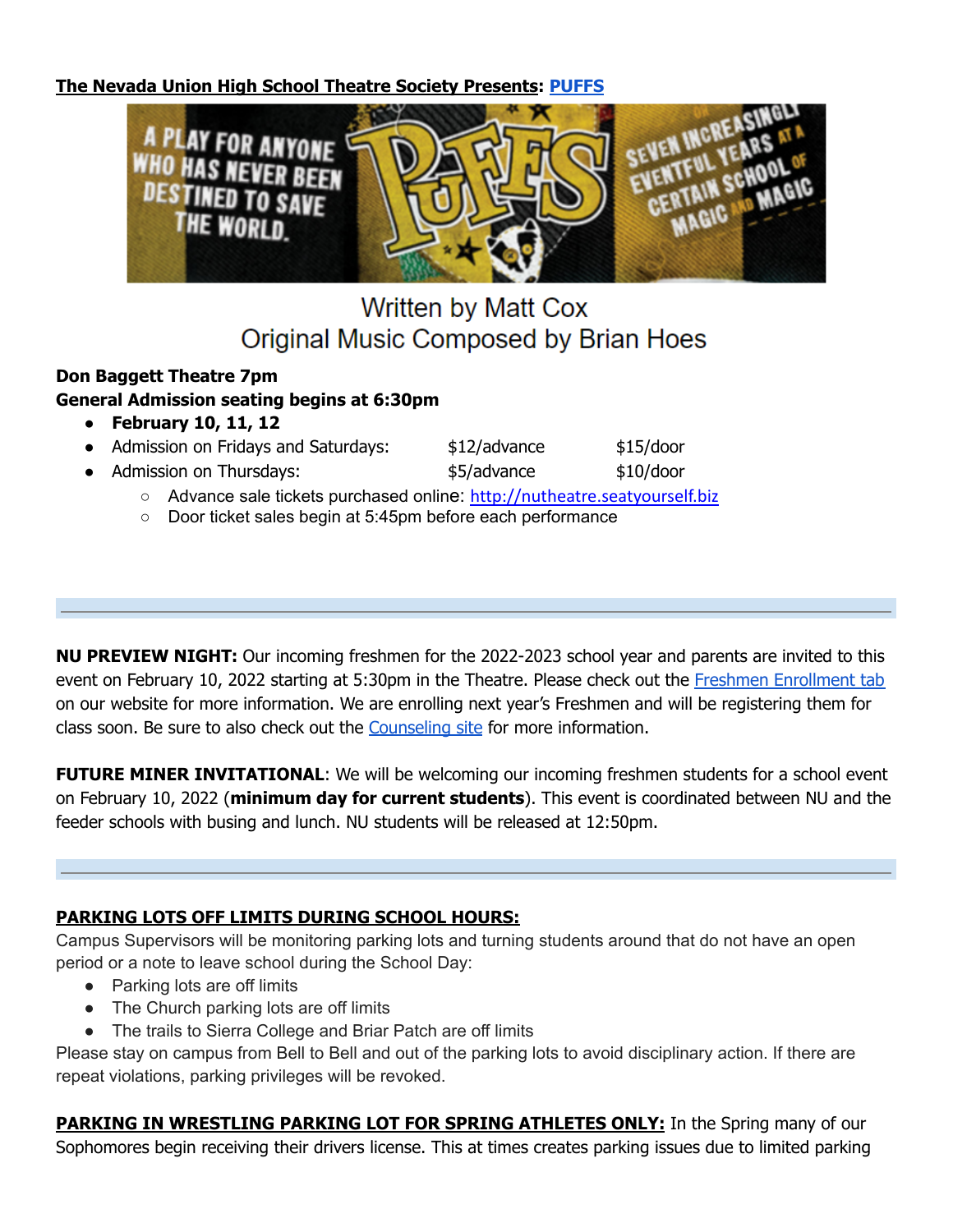with the new drivers on campus. To help we will allow any **Spring Athletes the ability to park in the lower parking lot behind the Wrestling Gym and in front of the Tennis Courts. Please see <sup>a</sup> campus supervisor for <sup>a</sup> parking pass if this option works for you.**

- Baseball, Softball, Track & Field, Swimming/Diving, Boys Volleyball , Golf, or Tennis Athletes
- Must follow all school rules regarding parking and driving on campus
- We allow Spring Athletes only because they tend to park their cars and stay through the evening.

#### **SENIORS:**

● **Place your order for your cap / gown / announcements from Herff Jones as soon as possible. The early bird pricing ended on 1/15/2022 but orders are still being taken!** Seniors take a moment to fill out the form from Pete Totoonchie that was sent to Senior Email accounts regarding gown sizing. Herff Jones needs to place their orders ASAP to avoid production and shipping issues that have presented themselves with the advent of COVID. You will still need to finalize your order and pay for your cap and gown if you have not done so already.

## **● Sierra College [Workshops](https://nevadaunion.njuhsd.com/documents/Nevada%20Union%20HS/Counseling/NUHS-Class-of-2022-Sierra-College-Workshops-01.2022.pdf)**

- Students must meet with Counselor Cindy Henry Grimm before you register for classes at Sierra College.
- A tutorial was emailed to all Seniors on how to schedule an appointment with your Sierra College transition counselor to choose courses for next year. After you have completed your application and the CAP (career assessment) then click on the short video to show you how to schedule that appt. Please remember that the free tuition form the Promise program is time sensitive. You must have your FAFSA and Sierra College application done before March to qualify for that program.

## **Basics to remember:**

- Submit the 2022-2023 [FAFSA](https://studentaid.gov/h/apply-for-aid/fafsa) or 2022-2023 [California](https://www.csac.ca.gov/california-dream-act) Dream Act application (CADA) with the Sierra College school code: 001290. Watch this video to get started on the FAFSA [application](https://youtu.be/Z_DM8ynOrDg) by March 1st!
- Submit a "First-time college student" admissions application for 2022-23. Prior Academic Enrichment or Dual Enrollment applications do not count. Be sure to re-apply as a first-time college student.
- Click on your Two Years Free Status in your "mySierra" account and opt-in by June 1, 2022.
- Enroll in 12 or more units by the add/drop date found on the [academic](https://www.trumba.com/calendars/sierra-college-events?trumbaEmbed=filterview%3Dacademic) calendar.
- For more info: <https://www.sierracollege.edu/admissions/two-years-free.php#faq2022>
- Here is the link for the tutorial: <https://www.youtube.com/watch?v=Bz8yoKkiJfU>
- New available times will be posted each week. If no slots are visible on the calendar it means that they have already been filled for that week.
- **○ cgrimm1@sierracollege.edu**

## **● 2022-2023 FAFSA [Workshops](https://nevadaunion.njuhsd.com/documents/Nevada%20Union%20HS/Counseling/22-23-FAFSA-Workshop-01.2022.pdf)**

**○ March 1st deadline to apply**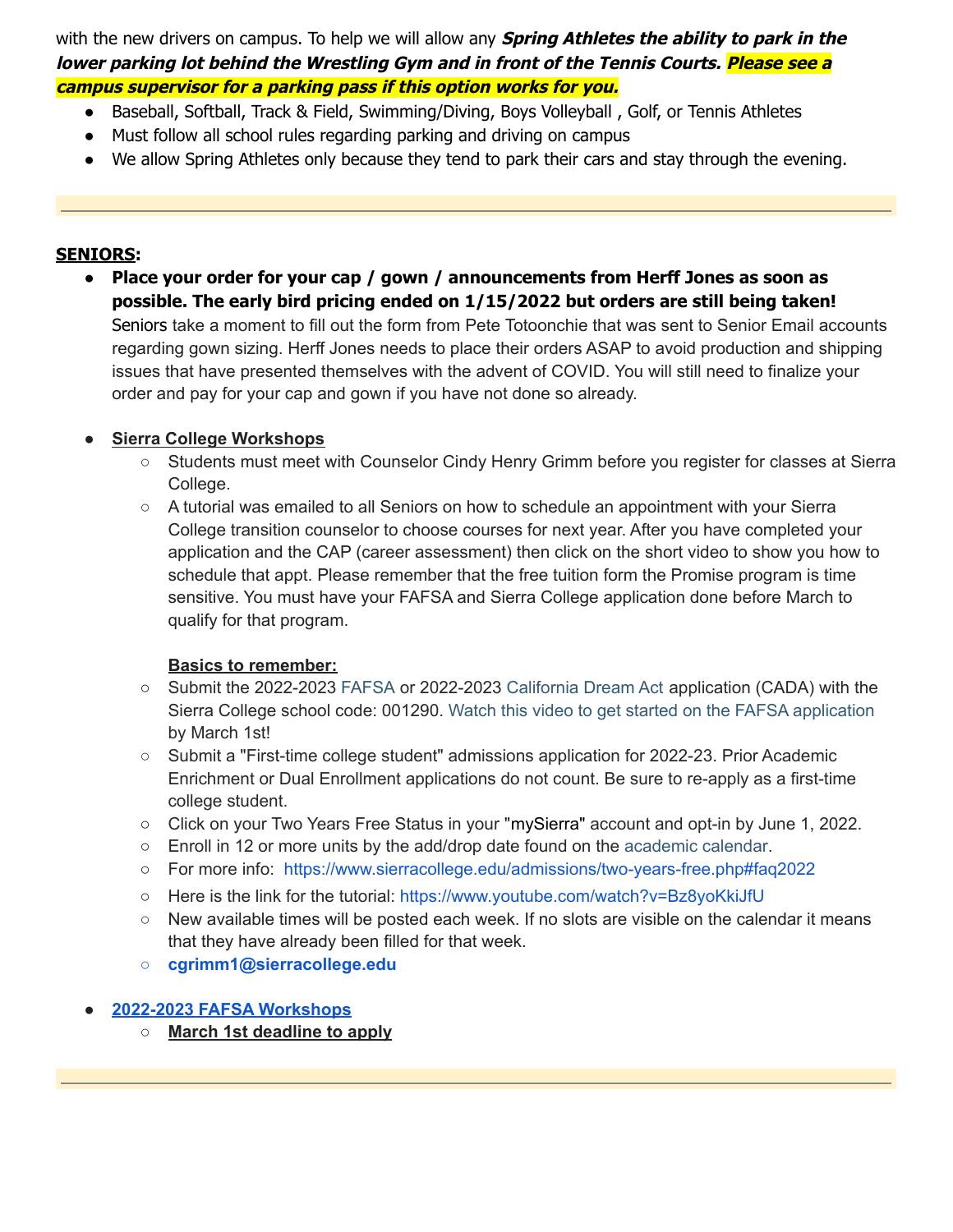

## **First week of March:** High School Writing Workshops (tbd)

- **March 11:** Essays Due
- **March 23:** Top Five Winners Announced
- **March 25:** 6:30pm Author Meet & Greet with Essay Contest Winners 7:00pm Community Author Talk at the Miners Foundry in Nevada City

#### **Prompts (choose only one)**

- How have your relationships with your family of origin formed your sense of identity?
- Imagine yourself as a Greek mythological figure or as a mortal that has come in contact with a Greek mythological figure. Write a story from their perspective.
- Based on your strengths and passions in life, what type of Greek God or Creature do you think you would be?
- Write a fable about trying to change an unavoidable fate.

#### **Cash Prizes Generously Donated by Friends of the Nevada County Library.**

- $•$  \$500 1st place
- $\bullet$  \$250 2nd place
- $\bullet$  \$175 3rd place
- Top five essayists will have a meet and greet with the author.

## **SUBMIT ENTRIES TO BOTH Josie Andrews and Kristina Stroeve at [jandrews@njuhsd.com](mailto:jandrews@njuhsd.com) AND [kstroeve@njuhsd.com](mailto:kstroeve@njuhsd.com) before March 11th. Only one entry per student.**

#### **ATHLETICS:**

NUHS Athletics [Schedules](https://nevadaunion.njuhsd.com/Athletics/Sports-Calendar--Schedules/index.html)

**Spring Sports** are beginning to organize! If you haven't already registered for a spring sport, now is the time to do so. Please see How to [Register](https://nevadaunion.njuhsd.com/Athletics/How-to-Register-For-a-Sport/index.html) for a Sport under the Athletics tab on the NU website: a sports physical and an approved FamilyID.com registration are both necessary to practice. If you already have an approved registration on file, please edit and add the new sport keeping in mind that you can only register for one sport per season.

Athletic [Registration:](https://nevadaunion.njuhsd.com/Athletics/How-to-Register-For-a-Sport/index.html) Make sure you register your student to participate in sports now and in the future. This registration must be completed annually.

#### **AFTER SCHOOL TUTORING:**

After school **English Learners (EL/RFEP) tutoring** is available Monday - Friday 3:40-4:40 in J102. The tutoring is helpful with Math, English, History and Science.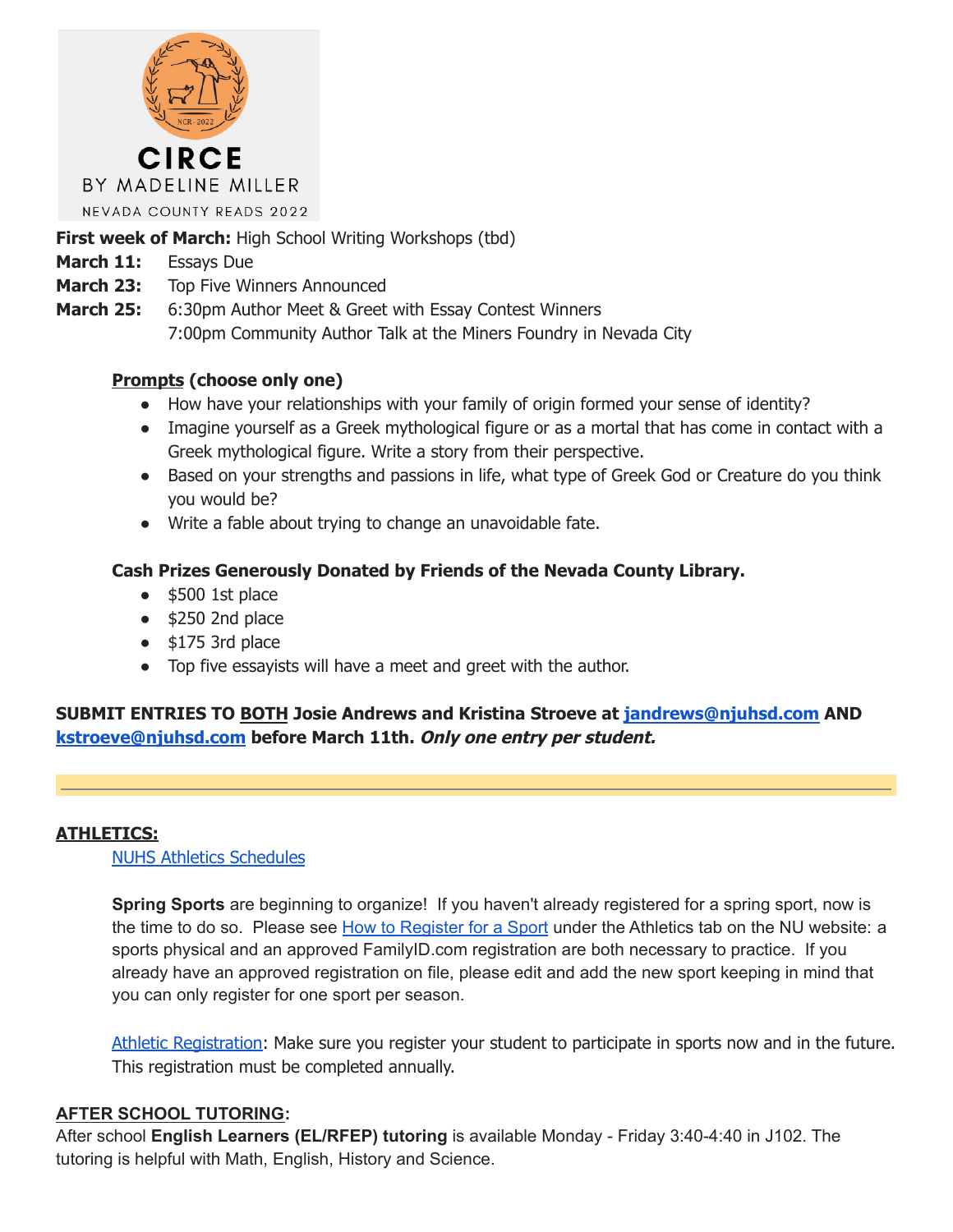#### **Title 1 Tutoring** is available daily, Monday - Friday, 3:40 - 4:40 PM in G3. **Tutoring is cancelled this week on Wednesday for a Certificated Staff Meeting.**

|              | <b>Monday</b>        | <b>Tuesday</b> | <b>Wednesday</b> | <b>Thursday</b>      | <b>Friday</b>  |
|--------------|----------------------|----------------|------------------|----------------------|----------------|
| D. Fairchild |                      | <b>English</b> | <b>English</b>   |                      | <b>English</b> |
| K. Molitor   |                      |                | <b>All Math</b>  |                      |                |
| J. Stroeve   | All math,<br>science |                |                  | All math,<br>science |                |

**After School Tutoring in the Library for All Students**: 3:40 - 4:40

#### **COVID UPDATES:**

**Please note that we are out of home test kits for students.** We are expecting another shipment later in the month. They will be handed out to students at the end of their school day when available.

**COVID TESTING**: The testing resource information is on our website [homepage.](https://nevadaunion.njuhsd.com/index.html) We are still testing twice weekly in the Wrestling Gym for asymptomatic cases, staff, athletics, and after school programs.

#### **NEW COVID GUIDELINES FOR STUDENTS:**

Please refer to the District website with all the new COVID guidelines from Nevada County Public Health. Covid-19 Policies and [Procedures](https://www.njuhsd.com/Covid-19/index.html)

The great news this week is that we will now be accepting the results from our Antigen test kits that we have been handing out to students. Test kits are only available for our NU students and staff. The County has made a decision affecting our schools which allows this change in process.

The highlights for students are:

- 1. No Contact Tracing for Close Contacts or Exposures
- 2. Everyone should be considered to be in quarantine right now, but can remain in school and participate in extracurriculars without restriction as long as they are healthy and not displaying any COVID 19 symptoms.
- 3. If they test positive they must be out for 5 full days no matter their mask status or vaccination status. **After** day 5 they can test, either at home or at school - and if negative, they can return.
- 4. Home tests are now accepted with a signed [document](https://www.njuhsd.com/documents/Covid/NJUHSD-Home-Test-Validation-Form.pdf) which can be found on the [District's](https://www.njuhsd.com/Covid-19/index.html) website.
- 5. Athletes participating in indoor sport must test according to the schedule provided by their coach in order to participate. Please refer to our [homepage](https://nevadaunion.njuhsd.com/) for the site testing days and times.

Please remember that the best way to combat the effects of COVID and any other illness is to stay home if you are symptomatic. A negative COVID test is great but there are still illnesses out there and no one wants to get sick. Please keep your children home if they are symptomatic. They can return to school when symptoms improve and there is no fever without the use of medication. Thank you all for your patience.

**MASKS:** Are still required on campus while indoors at all times. Teachers and our front office staff do have masks available for students and guests on our campus. This continues to be an expectation. Please remind